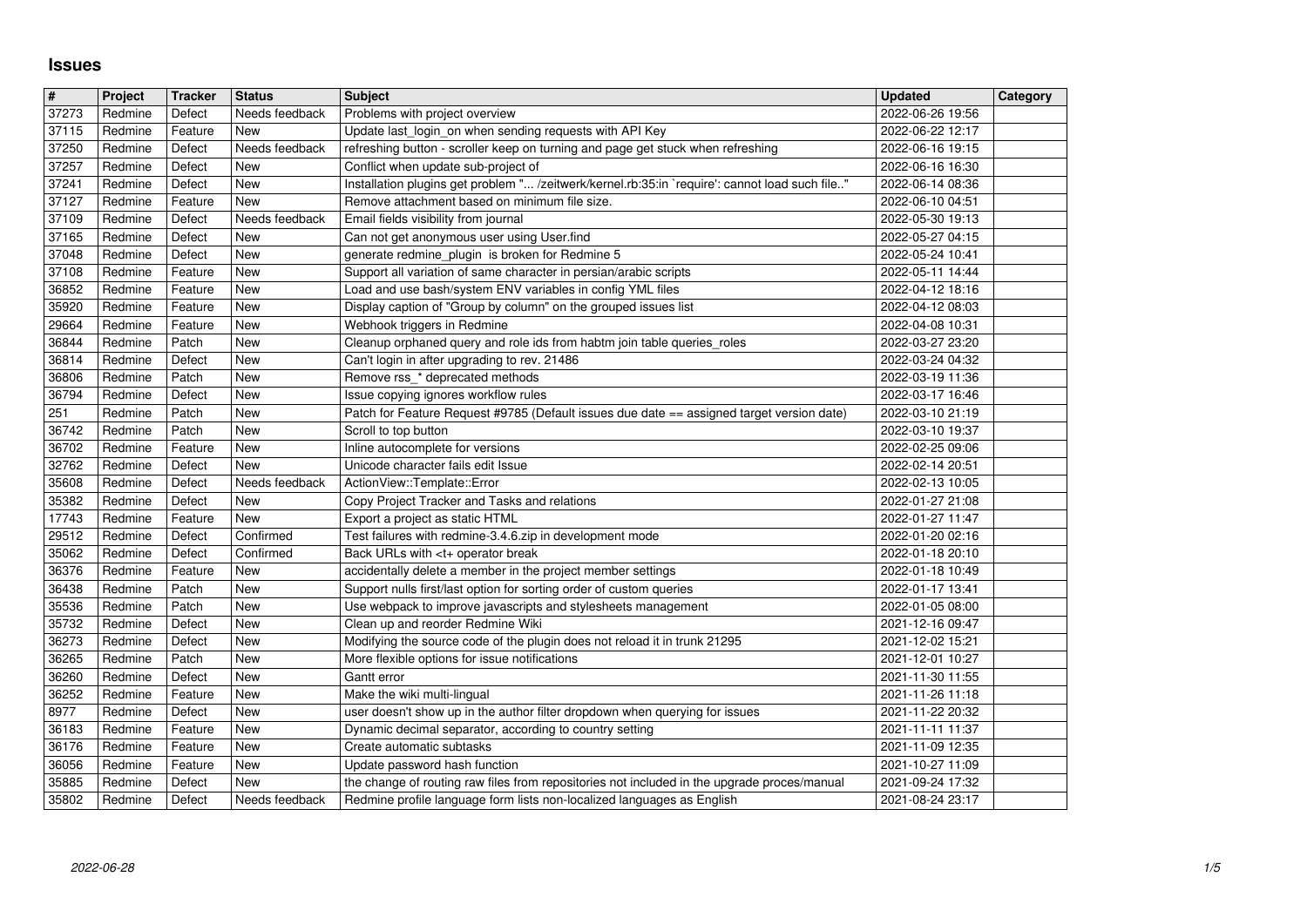| #              | Project            | <b>Tracker</b>     | <b>Status</b>         | <b>Subject</b>                                                                                                                                                             | <b>Updated</b>                       | Category |
|----------------|--------------------|--------------------|-----------------------|----------------------------------------------------------------------------------------------------------------------------------------------------------------------------|--------------------------------------|----------|
| 35749          | Redmine            | Feature            | New                   | Call<br>Redmine::Hook.call_hook(:model_changeset_scan_commit_for_issue_ids_pre_issue_update)                                                                               | 2021-08-12 09:42                     |          |
|                |                    |                    |                       | not only in case of a fixed issue with 'fixes' keyword                                                                                                                     |                                      |          |
| 35648          | Redmine            | Patch              | New                   | Changelog generator should allow merging two or more versions                                                                                                              | 2021-08-01 10:15                     |          |
| 35217<br>35102 | Redmine<br>Redmine | Patch<br>Defect    | New<br>New            | Replace use of Digest:: MD5 / Digest:: SHA1 with ActiveSupport:: Digest<br>Issue Tracking Details are showning issue statuses even if they are not used within the project | 2021-05-07 15:14<br>2021-04-15 11:02 |          |
| 33211          | Redmine            | Patch              | New                   | Include block columns (ex: Description, Last notes) in CSV export when option "All columns" is                                                                             | 2021-03-28 19:53                     |          |
| 34593          | Redmine            |                    | Needs feedback        | selected<br>privacy problem on users info                                                                                                                                  | 2021-01-24 22:45                     |          |
| 20042          | Redmine            | Defect<br>Defect   | Needs feedback        | A test fail when running it with PostgreSQL                                                                                                                                | 2021-01-18 09:00                     |          |
| 10121          | Redmine            | Feature            | New                   | Watchers - Add Group / Role                                                                                                                                                | 2021-01-07 13:15                     |          |
| 12222<br>3513  | Redmine<br>Redmine | Feature<br>Feature | New<br>New            | SLA Integration (Service Level Agreement)<br><b>Baseline Project</b>                                                                                                       | 2021-01-03 14:09<br>2020-11-26 16:29 |          |
| 34176          | Redmine            | Defect             | New                   | Empty page reponses on Redmine 3.4.5.stable                                                                                                                                | 2020-10-27 18:10                     |          |
| 32420          | Redmine            | Defect             | Needs feedback        | Issue redirect after login not working<br>Add feature Webhook                                                                                                              | 2020-10-27 16:12                     |          |
| 31006<br>2686  | Redmine<br>Redmine | Feature<br>Feature | New<br>New            | Role adminsitration with many projects / users -> grid overview, one submit                                                                                                | 2020-09-18 12:00<br>2020-09-08 12:04 |          |
| 27902          | Redmine            | Defect             | New                   | Overview page is very slow for private projects with large number of members                                                                                               | 2020-08-21 09:50                     |          |
| 33287<br>33718 | Redmine<br>Redmine | Defect<br>Feature  | Needs feedback<br>New | Issue File Column Attachment Link Error<br>Import abilities, provided by obsoleted plugins                                                                                 | 2020-08-16 22:41<br>2020-07-10 11:19 |          |
| 33674          | Redmine            | Feature            | New                   | Cannot remove user from project when user is assigned to a group                                                                                                           | 2020-06-26 19:13                     |          |
| 33486          | Redmine            | Feature            | New                   | When copying the task, I want to reflect the version change of the main task in the version of the 2020-06-02 15:09<br>subtask                                             |                                      |          |
| 30069          | Redmine            | Feature            | New                   | Integrate Redmine with GitLab (or other free CI system for open source) to run tests                                                                                       | 2020-04-18 13:22                     |          |
| 33286          | Redmine            | Feature            | New                   | Multiple issue ids in "Subject" filter                                                                                                                                     | 2020-04-10 09:56                     |          |
| 32852<br>32844 | Redmine<br>Redmine | Defect<br>Feature  | Needs feedback<br>New | Upgrading from Redmine v4.0.5 to v4.1.0 gives 2 errors<br>The ability to change the 404 not found screen on each site                                                      | 2020-02-05 06:39<br>2020-01-20 12:29 |          |
| 32612          | Redmine            | Defect             | New                   | Distinct can be removed due to unique constraint in database                                                                                                               | 2019-12-11 18:31                     |          |
| 32610<br>32558 | Redmine<br>Redmine | Defect<br>Defect   | New<br><b>New</b>     | A inner join can be removed<br>Distinct can be removed                                                                                                                     | 2019-12-11 18:24<br>2019-12-06 04:07 |          |
| 32484          | Redmine            | Feature            | New                   | When a group is selected in the user custom field field, Enable the same handling as the user on 2019-11-18 18:35                                                          |                                      |          |
| 32442          | Redmine            | Defect             | New                   | the issue list screen.<br>Upgrade vom 2.x to 4.0.5 fails when invoking "rake db:migrate RAILS_ENV=production"                                                              | 2019-11-10 16:12                     |          |
| 32312          | Redmine            | Feature            | New                   | Disable auto selecting in top right Project filter                                                                                                                         | 2019-10-21 09:53                     |          |
| 26521          | Redmine            | Feature            | Needs feedback        | Identify over-allocated resource                                                                                                                                           | 2019-09-03 09:02                     |          |
| 31908<br>31886 | Redmine<br>Redmine | Feature<br>Defect  | New<br>New            | Do not load all projects in project jump box<br>There is no limitation for the content of news                                                                             | 2019-08-15 22:07<br>2019-08-13 07:41 |          |
| 31831          | Redmine            | Defect             | New                   | Back url parse in validation                                                                                                                                               | 2019-08-01 10:49                     |          |
| 31755<br>31725 | Redmine<br>Redmine | Defect<br>Feature  | <b>New</b><br>New     | Couldn't download Redmine by curl in Debian buster<br>Start Redmine version numbering in reverse order (newer towards older) when submitting bugs                          | 2019-07-22 09:40<br>2019-07-15 09:40 |          |
|                |                    |                    |                       | on this instance                                                                                                                                                           |                                      |          |
| 31710<br>31449 | Redmine<br>Redmine | Defect<br>Feature  | New<br>New            | Assigned on search issues not ordered by name<br>Generate issue graphics                                                                                                   | 2019-07-11 20:43<br>2019-05-31 00:11 |          |
|                |                    |                    |                       |                                                                                                                                                                            |                                      |          |
|                |                    |                    |                       |                                                                                                                                                                            |                                      |          |
|                |                    |                    |                       |                                                                                                                                                                            |                                      |          |
|                |                    |                    |                       |                                                                                                                                                                            |                                      |          |
|                |                    |                    |                       |                                                                                                                                                                            |                                      |          |
|                |                    |                    |                       |                                                                                                                                                                            |                                      |          |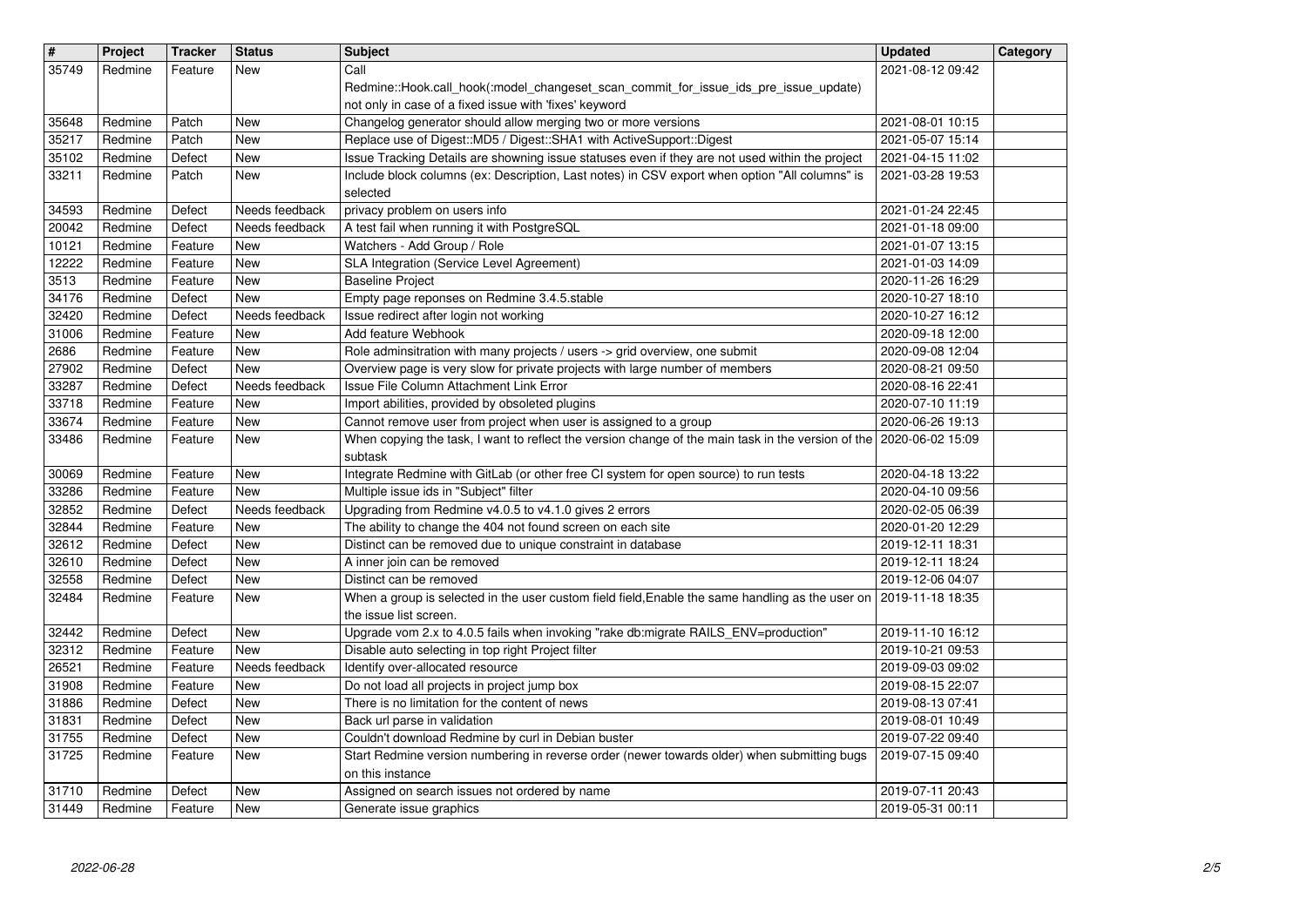| $\overline{\mathbf{H}}$ | Project<br>Redmine | <b>Tracker</b>     | <b>Status</b>         | <b>Subject</b>                                                                                                                                      | <b>Updated</b>                       | Category |
|-------------------------|--------------------|--------------------|-----------------------|-----------------------------------------------------------------------------------------------------------------------------------------------------|--------------------------------------|----------|
| 31381<br>25747          | Redmine            | Feature<br>Feature | New<br>New            | Find change status of issues at custom query<br>Spent time - CUSTOM fields - edit permission - WEB UI vs. API access                                | 2019-05-19 16:53<br>2019-05-14 22:05 |          |
| 31341<br>31291          | Redmine<br>Redmine | Defect<br>Feature  | New<br>New            | install redmine on windows<br>how i can calcute custom field under subproject                                                                       | 2019-05-10 13:17<br>2019-05-03 02:19 |          |
| 31111                   | Redmine            | Defect             | New                   | About custom fields in List format or Key/value list format                                                                                         | 2019-03-28 21:22                     |          |
| 28127<br>30981          | Redmine<br>Redmine | Defect<br>Feature  | New<br>New            | It is impossible to filter the trackers by project in the XML/REST-API<br>Allow "New Member" modal to keep track of selected users between searches | 2019-03-27 00:28<br>2019-03-06 11:03 |          |
| 30055                   | Redmine            | Defect             | New                   | Keep it from one job to the next                                                                                                                    | 2018-12-05 08:45                     |          |
| 29758<br>29750          | Redmine<br>Redmine | Feature<br>Feature | <b>New</b><br>New     | Introduce optional pay per feature model of Redmine development<br>Per project intergated IDE module with live collaboration support                | 2018-10-13 01:54<br>2018-10-09 17:59 |          |
| 29588                   | Redmine            | Feature            | New                   | There should be a way to avoid adding paragraph to a Textile block                                                                                  | 2018-09-11 23:59                     |          |
| 25342                   | Redmine            | Defect             | Needs feedback        | ActionView::Template::Error (undefined method `accessor' for<br># <activerecord::type::value:0xa91ee78>):</activerecord::type::value:0xa91ee78>     | 2018-09-07 22:10                     |          |
| 29511                   | Redmine            | Defect             | New                   | cpu 100%                                                                                                                                            | 2018-09-06 09:47                     |          |
| 8289<br>2897            | Redmine<br>Redmine | Defect<br>Feature  | <b>New</b><br>New     | target version does not get propagated to subtasks<br>Tagging in Redmine                                                                            | 2018-08-30 09:10<br>2018-08-26 22:55 |          |
| 28807                   | Redmine            | Defect             | <b>New</b>            | Cannot search in a case-insensitive manner                                                                                                          | 2018-05-28 04:39                     |          |
| 28871<br>28539          | Redmine<br>Redmine | Defect<br>Feature  | New<br>New            | Adding the window AD activity directory to verify redmine permissions is failed<br>journal query                                                    | 2018-05-27 04:18<br>2018-04-12 11:43 |          |
| 18325                   | Redmine            | Feature            | New                   | Request approval                                                                                                                                    | 2018-03-15 00:43                     |          |
| 28105<br>3125           | Redmine<br>Redmine | Feature<br>Feature | New<br><b>New</b>     | Portfolio managment<br>Merging 2 different Redmine Installations                                                                                    | 2018-02-27 13:01<br>2018-02-27 04:46 |          |
| 28243                   | Redmine            | Patch              | New                   | Consistent interface for Principal.member_of and not_member_of                                                                                      | 2018-02-25 20:46                     |          |
| 27990<br>28111          | Redmine<br>Redmine | Defect<br>Defect   | New<br>New            | Roadmap Issues null on selection of version custom field<br>Redmine Permissions - option to combine "Non member" role with others                   | 2018-02-04 15:40<br>2018-01-31 11:58 |          |
| 28078                   | Redmine            | Defect             | New                   | Workflows inconsistencies when removing "add/edit issue" permission to a role which already                                                         | 2018-01-25 18:14                     |          |
| 28069                   | Redmine            | Defect             | New                   | has a workflow defined<br>Queries 403 error if query author is not in the roles list                                                                | 2018-01-25 10:44                     |          |
| 28008                   | Redmine            | Feature            | New                   | Easier way to put a hyperlink to a network folder in the comments                                                                                   | 2018-01-17 21:01                     |          |
| 27693<br>5430           | Redmine<br>Redmine | Defect<br>Feature  | New<br><b>New</b>     | In queries, operator "Any" should be "Not empty"<br>Project-Specific Default Priority                                                               | 2017-12-27 17:07<br>2017-12-08 20:15 |          |
| 17770                   | Redmine            | Defect             | New                   | very simple fix: that causes many sites to break, and much confusion - incorrect use of .js                                                         | 2017-12-03 19:24                     |          |
| 27126                   | Redmine            | Defect             | Needs feedback        | suffix<br>Breadcrumbs and Drop-down List corrupted                                                                                                  | 2017-12-01 13:30                     |          |
| 27381                   | Redmine            | Feature            | New                   | % Complete respond to status change in UI                                                                                                           | 2017-11-05 09:22                     |          |
| 27199<br>27067          | Redmine<br>Redmine | Feature<br>Defect  | New<br>Needs feedback | add log date to issue list filter<br>Missed task for redmine: plugins: test                                                                         | 2017-10-16 09:23<br>2017-09-25 05:44 |          |
| 3001                    | Redmine            | Feature            | New                   | "Assign to" history in filter or etc.                                                                                                               | 2017-09-21 12:38                     |          |
| 26847<br>12657          | Redmine<br>Redmine | Feature<br>Feature | $\vert$ New<br>New    | implement an upgrade script<br>view statistic and likes                                                                                             | 2017-09-06 22:32<br>2017-08-30 08:12 |          |
| 26508                   | Redmine            | Defect             | Needs feedback        | excel have wrong column name at custom field                                                                                                        | 2017-08-23 09:43                     |          |
| 26685<br>26105          | Redmine<br>Redmine | Patch<br>Feature   | New<br>New            | Check of child classes of all levels is added for Redmine::SubclassFactory::ClassMethods<br>Update Redmine Brand                                    | 2017-08-14 17:01<br>2017-06-06 18:29 |          |
|                         |                    |                    |                       |                                                                                                                                                     |                                      |          |
|                         |                    |                    |                       |                                                                                                                                                     |                                      |          |
|                         |                    |                    |                       |                                                                                                                                                     |                                      |          |
|                         |                    |                    |                       |                                                                                                                                                     |                                      |          |
|                         |                    |                    |                       |                                                                                                                                                     |                                      |          |
|                         |                    |                    |                       |                                                                                                                                                     |                                      |          |
|                         |                    |                    |                       |                                                                                                                                                     |                                      |          |
|                         |                    |                    |                       |                                                                                                                                                     |                                      |          |
|                         |                    |                    |                       |                                                                                                                                                     |                                      |          |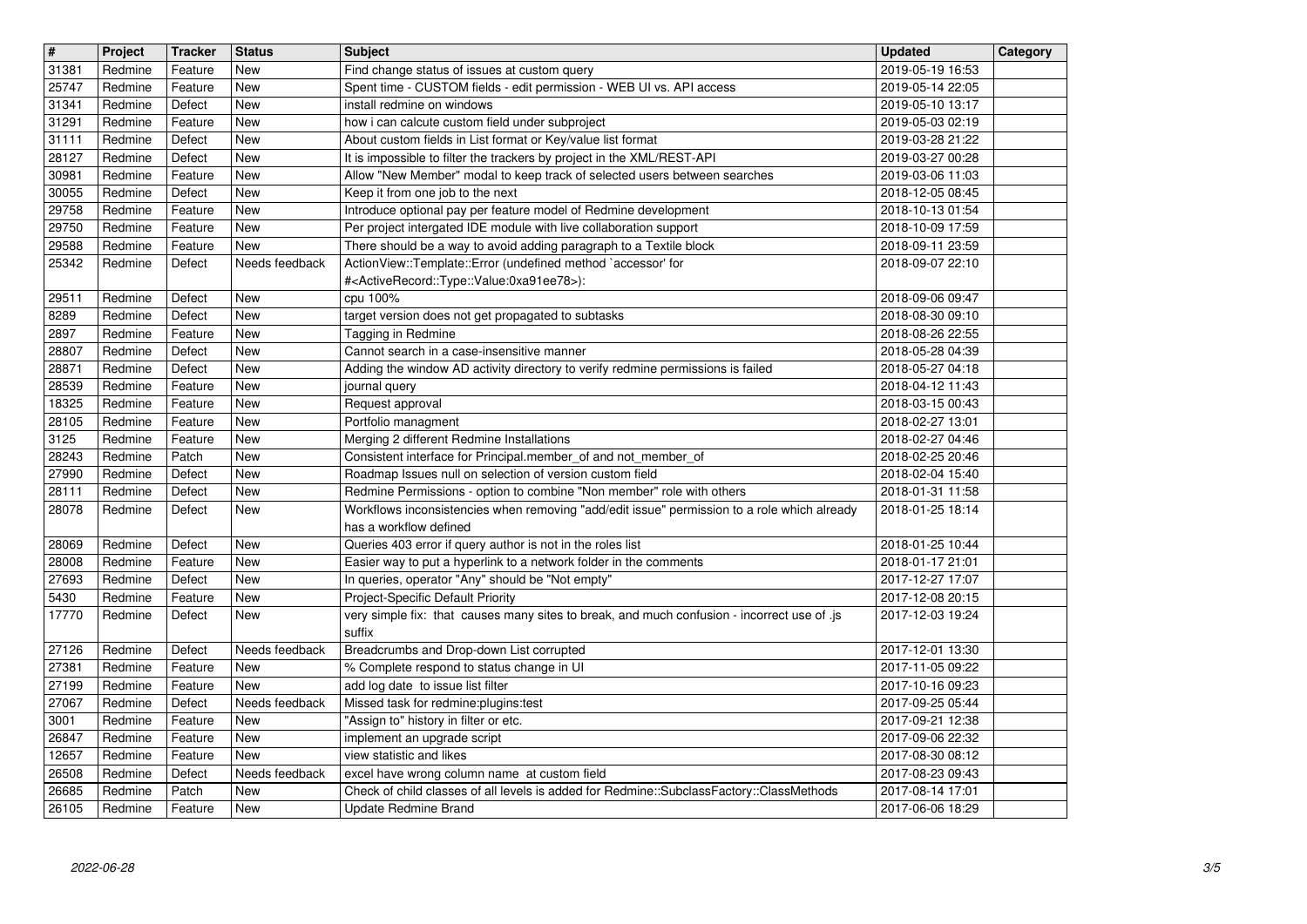| $\overline{\mathbf{H}}$ | Project            | <b>Tracker</b>     | <b>Status</b>            | <b>Subject</b>                                                                                                          | <b>Updated</b>                       | Category |
|-------------------------|--------------------|--------------------|--------------------------|-------------------------------------------------------------------------------------------------------------------------|--------------------------------------|----------|
| 25647<br>25383          | Redmine<br>Redmine | Feature<br>Feature | New<br><b>New</b>        | Max Character Length of Fields e.g. Roles, etc.<br>A feature to add (signature / date)                                  | 2017-04-20 11:42<br>2017-04-19 17:22 |          |
| 25561                   | Redmine            | Feature            | Reopened                 | Issues are not tasks: please split them                                                                                 | 2017-04-10 13:16                     |          |
| 421<br>24152            | Redmine<br>Redmine | Feature<br>Feature | New<br>New               | Impersonate user feature<br>Locale independent number settings                                                          | 2017-03-10 13:53<br>2017-03-02 18:51 |          |
| 25222                   | Redmine            | Defect             | Needs feedback           | 404 error when visiting project's repository tab without a main repository                                              | 2017-02-28 21:09                     |          |
| 25141                   | Redmine            | Defect             | New                      | Changing the scope and resetting the position of an acts_as_positioned object inserts it at the                         | 2017-02-21 16:46                     |          |
| 25082                   | Redmine            | Feature            | <b>New</b>               | one-before-last position<br>Make issue totals checkbox visible per custom field                                         | 2017-02-15 16:11                     |          |
| 25010                   | Redmine            | Feature            | <b>New</b>               | Assign ticket to role instead of group                                                                                  | 2017-02-06 10:58                     |          |
| 1158<br>2448            | Redmine<br>Redmine | Feature<br>Feature | New<br>New               | Polls<br>Graphviz of ticket dependencies (with example)                                                                 | 2017-02-04 06:40<br>2016-11-30 14:00 |          |
| 24477                   | Redmine            | Feature            | New                      | CSV export feature for thousand of issues                                                                               | 2016-11-28 19:50                     |          |
| 24426<br>23131          | Redmine<br>Redmine | Defect<br>Feature  | New<br>Reopened          | sqlserver2014:chang issues parentId success but view is wrong<br>Plugin load order defined by inter-plugin dependencies | 2016-11-24 07:47<br>2016-10-20 10:26 |          |
| 23889                   | Redmine            | Feature            | New                      | Assign ticket (SCRUM bug, issue etc.) to multiple projects                                                              | 2016-09-22 09:00                     |          |
| 2487<br>553             | Redmine<br>Redmine | Feature<br>Feature | Reopened<br>New          | Software Reliability Growth Curve<br>Capistrano Recipes                                                                 | 2016-09-13 17:11<br>2016-09-12 20:18 |          |
| 506                     | Redmine            | Feature            | <b>New</b>               | Add reports to top menu                                                                                                 | 2016-09-12 20:15                     |          |
| 23595<br>23581          | Redmine<br>Redmine | Feature<br>Feature | <b>New</b><br>New        | Check for Redmine new version<br>Query class inheritance                                                                | 2016-08-16 16:08<br>2016-08-12 17:21 |          |
| 12347                   | Redmine            | Feature            | New                      | "Calculate the issue done ratio" per project configuration                                                              | 2016-07-14 08:43                     |          |
| 11246<br>22173          | Redmine<br>Redmine | Feature<br>Feature | New<br>New               | New Design and Analysis section<br>xls export with issue URL                                                            | 2016-06-08 16:59<br>2016-03-15 03:47 |          |
| 20124                   | Redmine            | Patch              | New                      | Query option, The sql for field to allow groups option.                                                                 | 2016-02-18 15:17                     |          |
| 21958<br>21783          | Redmine<br>Redmine | Feature<br>Feature | <b>New</b><br><b>New</b> | Automatical reverse links to wiki/forums from issues<br>Custom reports from SQL query                                   | 2016-02-05 08:06<br>2016-01-22 07:01 |          |
| 21770                   | Redmine            | Defect             | New                      | Preview does not work on non-ascii data input                                                                           | 2016-01-21 09:49                     |          |
| 21550                   | Redmine            | Patch              | Needs feedback           | New option in html redmine link parsing - attachments                                                                   | 2016-01-15 07:58                     |          |
| 20482<br>20547          | Redmine<br>Redmine | Feature<br>Defect  | Needs feedback<br>New    | Super admin with more than one admin<br>Exporting CSV with multiple tabs open can export wrong view                     | 2015-09-04 04:00<br>2015-08-17 15:47 |          |
| 20153                   | Redmine            | Defect             | Needs feedback           | Ajax indicator ajaxComplete/ajaxStop do not fire at (document).ready                                                    | 2015-07-22 01:59                     |          |
| 16299<br>19850          | Redmine<br>Redmine | Defect<br>Feature  | Needs feedback<br>New    | Custom Issue field is not saved while issue is created<br>Quote multiple comments                                       | 2015-07-01 19:55<br>2015-05-15 10:18 |          |
| 19629                   | Redmine            | Feature            | New                      | Flags in Issue list                                                                                                     | 2015-04-15 12:25                     |          |
| 18618<br>18342          | Redmine<br>Redmine | Feature<br>Feature | <b>New</b><br>New        | watch users by managers<br>Enhanced issue filter                                                                        | 2015-04-14 19:24<br>2015-04-10 20:21 |          |
| 19174                   | Redmine            | Defect             | Needs feedback           | db migrate error from old version to 2.6                                                                                | 2015-03-26 11:41                     |          |
| 13533<br>3754           | Redmine<br>Redmine | Feature<br>Patch   | New<br>New               | Concept for controlling visibility of users<br>add some additional URL paths to robots.txt                              | 2015-02-26 12:46<br>2015-02-04 20:35 |          |
| 18914                   | Redmine            | Defect             | New                      | Slow rendering pages with many small macros                                                                             | 2015-01-23 00:37                     |          |
| 18677<br>18220          | Redmine<br>Redmine | Feature<br>Feature | New<br>New               | Planning module<br>Allow Redmine to run as a Rails Engine                                                               | 2014-12-18 09:40<br>2014-12-09 15:17 |          |
|                         |                    |                    |                          |                                                                                                                         |                                      |          |
|                         |                    |                    |                          |                                                                                                                         |                                      |          |
|                         |                    |                    |                          |                                                                                                                         |                                      |          |
|                         |                    |                    |                          |                                                                                                                         |                                      |          |
|                         |                    |                    |                          |                                                                                                                         |                                      |          |
|                         |                    |                    |                          |                                                                                                                         |                                      |          |
|                         |                    |                    |                          |                                                                                                                         |                                      |          |
|                         |                    |                    |                          |                                                                                                                         |                                      |          |